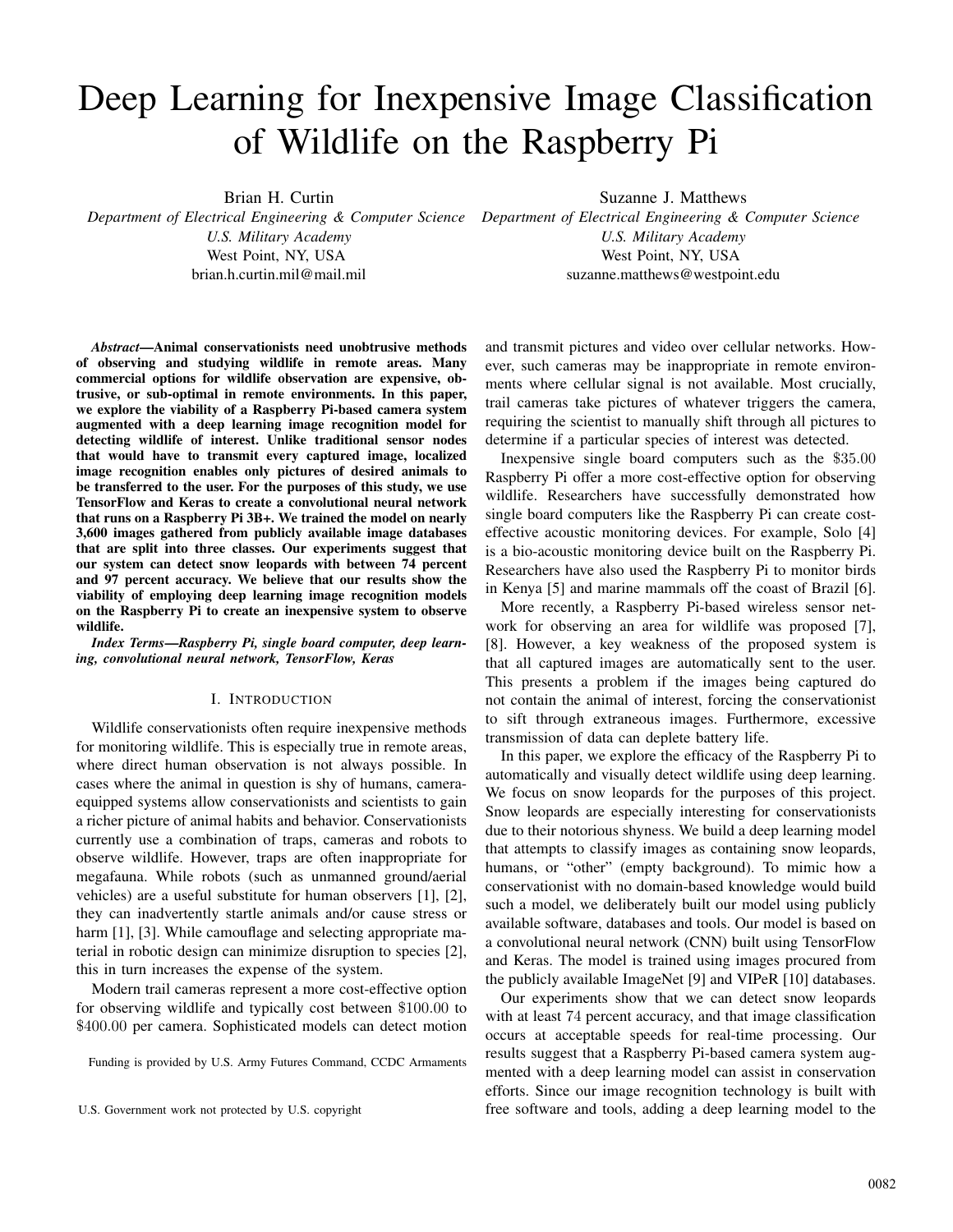

Fig. 1. Raspberry Pi 3B+ single board computer.

Pi does not increase the overall cost of the system. We hope our work will assist conservationists interested in exploring the Raspberry Pi for camera-based monitoring of wildlife.

#### II. BACKGROUND AND RELATED WORK

The Raspberry Pi (Figure 1) is a popular single board computer that was initially released in 2012 and has been widely used for numerous applications, including computer science education [11]–[14], robotics [15], sensor networks [7], [8], [15] and internet-of-things [16]. More recently, researchers have begun to explore the Raspberry Pi for image recognition.

For example, researchers [17], [18] successfully deployed the Daugman algorithm [19] for iris detection on Raspberry Pis. However, the Daugman algorithm itself does not depend on machine learning. Researchers have also used Raspberry Pis extensively with the Open Source Computer Vision (OpenCV) package and Adaptive Boosting (AdaBoost) for various applications, include augmenting street lights with object detection [20], traffic sign recognition [21], face recognition [22], and human emotion recognition [23]. Raspberry Pis have also been used for cloud-based image recognition for use in law enforcement [24]. The Raspberry Pi in the aforementioned project transfers captured images to the cloud, which serves as the actual site of image recognition.

Unlike most prior work, we use a convolutional neural network (CNN) to generate our image recognition model. While CNNs are an extremely popular for image classification [25], [26], there is very little prior work deploying CNNs on Raspberry Pis, largely due to the limited processing power of older models of the Raspberry Pi. To mitigate this issue, researchers typically train their CNN on a separate (more powerful) machine prior to off-loading the model onto the Raspberry Pi for use. For example, researchers from Brazil [27] explored CNNs for aerial person detection on the Raspberry Pi 2. While CNNs showed substantial promise, the researchers concluded that the Raspberry Pi's processing power was insufficient for many of the applications they explored [27]. Another set of researchers [28] compared different types of CNNs on the Raspberry Pi 2 for traffic sign classification. The researchers concluded that a CNN built with a combination of TensorFlow [29], [30] and Keras [31] yielded the best results on the Raspberry Pi. However, they also cautioned readers that the processing power of the Raspberry Pi 2 limited its ability support memory-intensive models [28].

In this paper, we deliberately use free or widely available components to mimic how a conservationist will use the system. For example, the use of the inexpensive Raspberry Pi as a platform drastically reduces the cost of the camera sensor system, making it easy for scientists to cheaply deploy units. Based on the results of prior work, we choose the Raspberry Pi Model 3B+ (shown in Figure 1) as our single board computer of choice. The Raspberry Pi 3B+ has a <sup>1</sup>.<sup>4</sup> GHz ARM A53 Processor, 1 GB of RAM and integrated wireless and Bluetooth capabilities.

The wide availability of open-source materials make it possible for conservationists to train their own image recognition models for Raspberry Pis. We choose TensorFlow [29], [30] and Keras [31] for their relative ease of use, freely availability, and (as of August 2018) native support on the Raspberry Pi. TensorFlow implements a variety of machine learning and deep learning algorithms (including CNNs), and allows users to access a variety of tools in order to create models and deploy machine learning robustly and easily. Keras is a highlevel neural network API that runs on top of TensorFlow and allows users with little experience to quickly code and create models using different sources of data.

We train the model using pictures from the publicly available ImageNet [9], [32] and VIPeR [10] databases. ImageNet [9], [32] is a well established image database for learning applications that is curated by Stanford University. ImageNet sorts images by category, with each category containing hundreds to thousands of pictures. The repository allows users to easily find, download, and utilize large numbers of images for use in supervised learning of different classes. The Viewpoint Invariant Pedestrian Recognition (VIPeR) [10], [33] is an image data set containing pictures of pedestrians (human) from different viewpoints and under varying lighting conditions. The data set is provided by the University of Santa Cruz to evaluate the performance of models in modern surveillance systems. We strongly believe that scientists can reproduce our results and cheaply train their own models by using the database and procedures described in this paper.

#### III. METHODS

To mimic how a conservationist would build the model, we use an online tutorial [34] to build a CNN. The tutorial includes code that allows for dynamic creation of an image recognition model using a CNN with two convolutional layers. For the purposes of this study, we focus on distinguishing between snow leopards and humans. We also have a third category ("other") that accounts for situations where the Raspberry Pi detects motion, but the captured image contains nothing of interest.

At a high level, the code first creates a sequential model and adds a 2-D convolution layer with 32 feature layers and a  $3 \times 3$  feature detector with a stride length of 1. A second 2-D convolutional layer with 64 feature layers with a  $3 \times 3$ feature detector is added with a rectified linear unit (ReLU)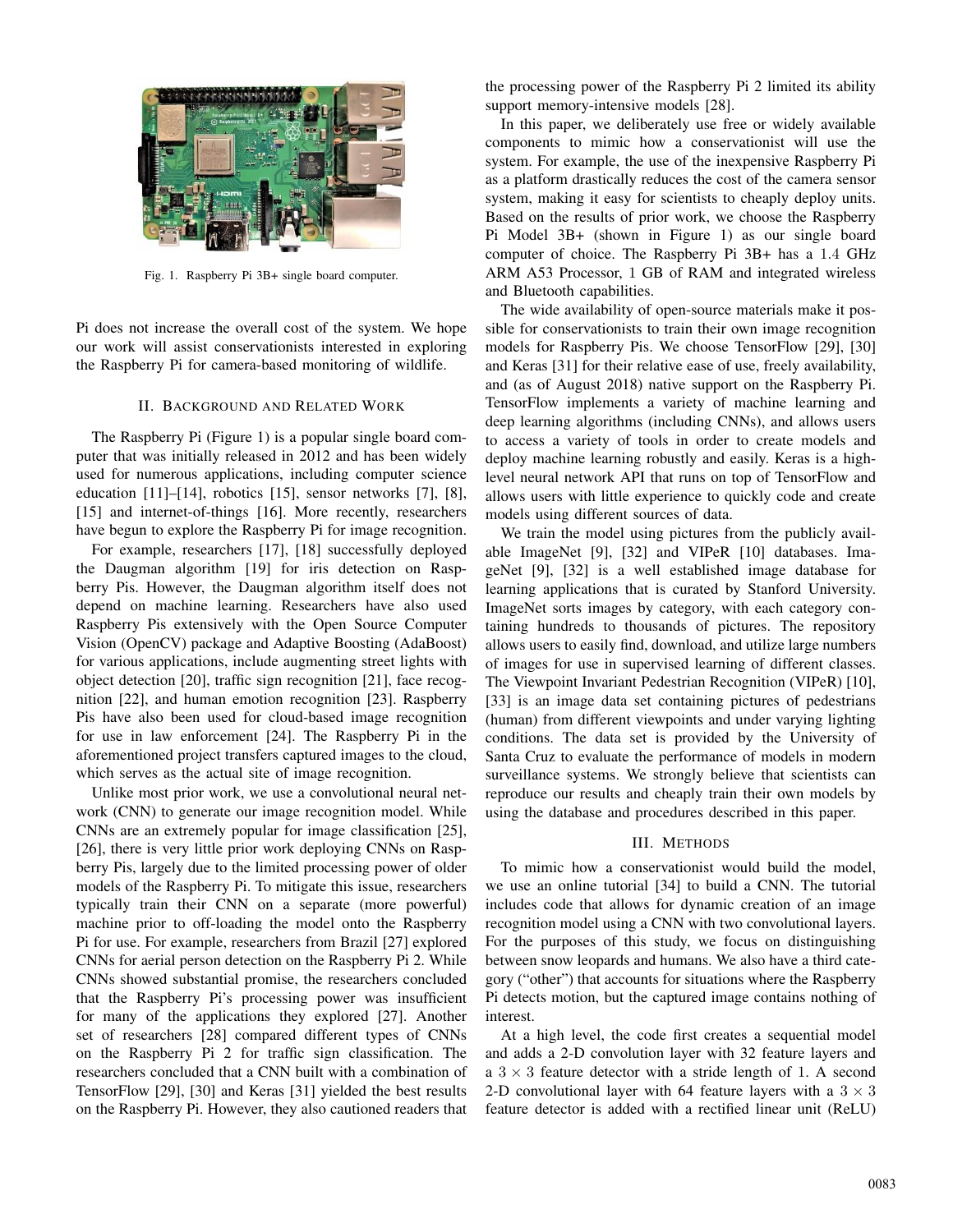

Fig. 2. Sample images used for training (human, snow leopard, and other).

activation function. Max pooling is added to both layers to reduce the total set of features. The layers are flattened and used as input to a linear/dense layer with 128 input units and a ReLU activation function. The model then drops 20 percent of the inputs and is fed into a last linear/dense output layer. The last layer uses a softmax activation function to support three different dimensions (representing "snow leopard", "human" and "other"). The model is compiled with the ADADELTA optimizer [35] and a categorical cross-entropy loss function, where the latter is used to support the three image classes.

We generate a dataset of images using <sup>1</sup>, <sup>262</sup> pictures of humans pedestrians from the VIPeR database [10], and <sup>1</sup>, <sup>568</sup> pictures of snow leopards and <sup>768</sup> pictures of natural background environments (for the "other" category) procured from ImageNet [9] database. The natural backgrounds used for our classification are mainly green forest, since most of the collected snow leopard pictures are from zoos, where they are typically kept in forest-like enclosures. The collected images are split into three categories (classes): "snow leopard", "human" and "other". Figure 2 shows an sample image from each of the three image classes.

The collected image sets are split into three further sets: a training set containing 80 percent of each category, a testing set containing 10 percent of the images from each category, and a validation set containing the remaining 10 percent of images. There is no overlap between the images in the training, testing and validation sets. A training data generator is instantiated with a random variety of image sheer, rescaling, zooming, and horizontal flipping to make the training images more diverse. A test data generator is also instantiated and linked to the directory containing the test images. Unlike the training images, the test images are only re-scaled to fit the model and are not modified any further. The model is trained and tested over 10 epochs with 250 steps and 150 validation steps.

We build the model on a Dell Latitude 7350 laptop that has a 64-bit Intel(R) Core(TM) M-5Y71 1.2 GHz CPU, 8 GB of RAM and runs the Windows 10 operating system. Anaconda [36], a free popular Python package for scientific computing, is used in conjunction with the TensorFlow and Keras packages. We also use the Jupyter [37] package to create image recognition models easily with the Keras API and TensorFlow back-end. The model takes about 35 minutes to build and is approximately 19 MB in size. Lastly, we export the completed model to the Raspberry Pi 3B+ for experimentation.

We note that as an additional step, TensorFlow and Keras need to be installed on the Raspberry Pi.

$$
Accuracy = \frac{TruePositive + TrueNegative}{Total} \tag{1}
$$

$$
Precision = \frac{TruePositives}{TruePositives + FalsePositives}
$$
 (2)

$$
Recall = \frac{TruePositive}{TruePositive + FalseNegative}
$$
(3)  
We measure the quality of our results using accuracy,

precision, and recall. Accuracy (Equation 1) is the number of correct identifications divided by the total number of predictions. Precision (Equation 2) is the total number of correct positive identifications of an class divided by the total predicted positive identifications of that class, both correct and incorrect. Lastly, Recall (Equation 3) or Sensitivity is the total number of correct positive identifications of a class divided by the total number of elements in that class.

#### IV. RESULTS

To assess the efficacy of the approach, we run two different set of experiments on the Raspberry Pi. In both sets, we run the model on the Raspberry Pi 3B+ against images in the validation set to classify each image as either "snow leopard", "human" or "other". In the first set of experiments, we download images in the validation set directly to the Raspberry Pi 3B+ prior to classification; this set of experiments is referred to as "pre-downloaded". In the second set of experiments, we attach an Adafruit Raspberry Pi Camera [38] to the Raspberry Pi to capture "live" images and classify each image in realtime. This second set of experiments is referred to as "live capture". In both sets of experiments, the model prints the classification to the console. We note that in a fully integrated system, logic can be added to enable the Pi to automatically delete, save, or transmit images to the user. Lastly we project the cost to build the Raspberry Pi camera sensor node, measure its power usage, and estimate its battery life.

#### *A. Pre-downloaded image experiments*

In our first set of experiments, we test the model against the validation set of 122 images of humans, 150 images of snow leopards, and 75 images of natural backgrounds for a total of 347 images. The model is tested on the Raspberry Pi 3B+ and the corresponding results are shown in Table I. In this intial set of experiments, we are able to achieve 97 percent accuracy in identifying snow leopards, 99 percent accuracy in identifying human subjects, and 96 percent accuracy in identifying empty background pictures. Recall is very high across all three classes, while precision is very high for snow leopards and humans.

While our initial set of results are promising, we notice that there are several limitations to this experiment. First, the VIPeR images in the human validation set consist of direct front and side profiles and people without any background.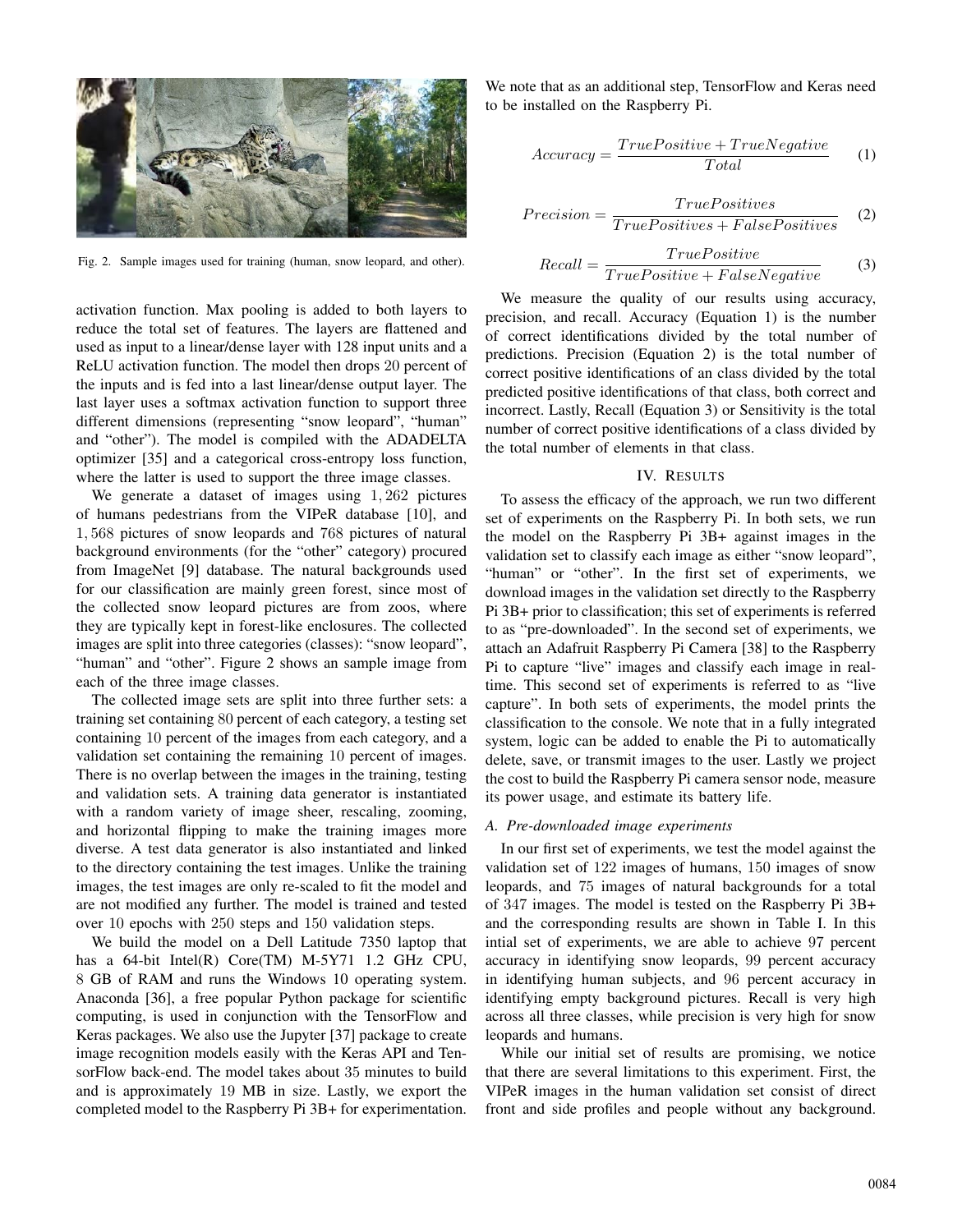TABLE I PRE-DOWNLOADED IMAGE TESTING RESULTS

|           | Snow Leopard | Human | Other |
|-----------|--------------|-------|-------|
| Accuracy  | 0.97         | 0.99  | 0.96  |
| Precision | 0.99         | 1.00  | 0.85  |
| Recall    | 0.94         | 0.96  | 0.99  |



Fig. 3. An image the model incorrectly classifies at "other".

In contrast, the "snow leopard" and "other" categories have images with greater diversity, including different lighting conditions and larger backgrounds. As a result, when the model misclassifies images, it tends to group them in the "other" category. We note that the "other" category has the lowest precision value at 85 percent.

Figure 3 gives an example of an image that our model misclassifies as "other". In this particular image, the snow leopard is hiding behind a tree branch. We notice that our model struggles to identify images that are majority green foliage or in cases where the subject is not taking up the majority of the image frame.

We measure the amount of time image classification takes on the Raspberry Pi on the pre-downloaded image set. As noted in Section II, much prior work [27], [28] expressed concern about the limited processing power of older Raspberry Pi models. However, our results over five runs show that it takes only <sup>29</sup>.<sup>2</sup> seconds on average to classify <sup>347</sup> images on the Raspberry Pi 3B+. We note that roughly 55 percent of that time is devoted to starting up Tensorflow and Keras on the Pi and loading the model. Once the model is loaded and the TensorFlow/Keras backend starts up, it takes only 13 seconds to classify all <sup>347</sup> images, or roughly <sup>0</sup>.<sup>03</sup> seconds per image. The alacrity at which images are classified suggests that the Pi 3B+ has sufficient processing power for real-time classification of images.

# *B. "Live capture" image experiments*

We also test the model using "live" image capturing using an Adafruit Raspberry Pi camera. Again, all experiments are conducted on a Raspberry Pi 3B+. As actual snow leopards are unavailable for our assessment, we simulate "live" capture by printing out 40 images from each class of the validation set and

TABLE II "LIVE" IMAGE TESTING RESULTS

|           | Snow Leopard | Human | Other |
|-----------|--------------|-------|-------|
| Accuracy  | 0.74         | 0.77  | 0.72  |
| Precision | 0.57         | 0.95  | 0.63  |
| Recall    | ־ט ו         | 0.41  | 0.53  |

holding each up to the camera at a distance of approximately 4 inches. The output of the decision is recorded for each image and Table II shows the accuracy, precision and recall achieved.

On the "live capture" set of experiments, we achieve 74 percent accuracy for snow leopards, 77 percent accuracy with humans, and 72 percent accuracy for the "other" category. Snow leopards have the highest recall with 97 percent, but the lowest precision value, suggesting that there were humans or empty background that were categorized as snow leopards. Conversely, the human class had a very high precision value, but low sensitivity, reflecting that many were misclassified as being snow leopards or other. In a real-world scenario (where the Pi is set to transmit all images classified as snow leopards), we hypothesize that the system would transmit most snow leopard pictures, plus several additional images that were incorrectly classified as snow leopards.

There are several limitations to this experiment. First, the model is attempting to classify pictures of print-outs of collected images rather than raw subjects. The loss in resolution makes it harder for the model to identify colors and lines as accurately as if it were dealing with an actual subject. Furthermore, the resolution of the pictures taken by the Adafruit Raspberry Pi camera [38] may be of lower quality than those used to train the model. However, we note that higher quality cameras are available for the Raspberry Pi such as the Pimoroni CAM008 [39]. Lastly, the images held up to the camera may not have been perfectly flush with the limits of the camera causing it to analyze the background of the paper which may have led to misidentification. Field testing is ultimately needed to fully assess the quality of a Raspberry Pi camera sensor node.

Lastly, we also measure the amount of time "live" testing takes on the Raspberry Pi 3B+. The system, once started, takes a picture every second and runs it against the loaded model for classification. This process continues in a loop until the classification mechanism is exited or the system is shut down. Consistent with our pre-loaded images experiments, loading the model and starting up TensorFlow/Keras takes up the majority of the time, or approximately <sup>16</sup>.<sup>3</sup> seconds. However, we note that this is a one-time start-up cost. Once the camera starts taking pictures, the classification process is instantaneous, taking roughly <sup>0</sup>.<sup>12</sup> seconds to classify each picture. Our experiment, while imperfect, reinforces our hypothesis that the Raspberry Pi 3B+ is capable of doing realtime image classification in the wild.

# *C. Projected Cost of Sensor Node*

The cost to build our Raspberry Pi-based camera system is shown in Table III. The proposed camera system consists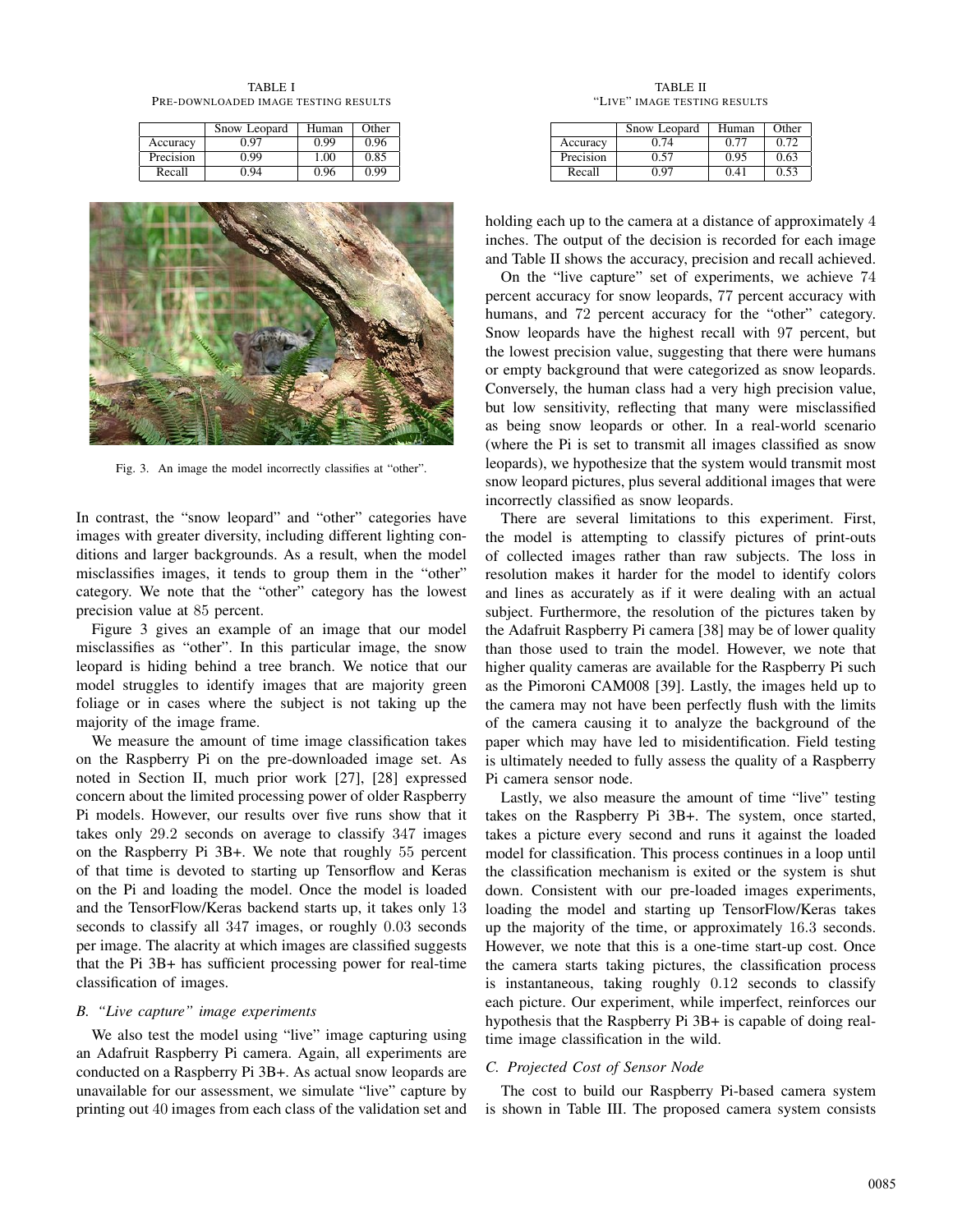TABLE III ESTIMATED COST OF RASPBERRY PI CAMERA SYSTEM

| <b>Item</b>                            | Cost    |
|----------------------------------------|---------|
| Raspberry Pi 3B+                       | \$35.00 |
| Raspberry Pi Camera Module             | \$5.00  |
| 16 GB microSD Card                     | \$4.50  |
| 4 AA Batteries                         | \$2.00  |
| AA Battery Holder with Micro USB Cable | \$3.00  |
| Total                                  | \$49.50 |

of a Raspberry Pi 3B+, a Raspberry Pi camera module, a 16 GB microSD card, and a power source such as four AA batteries in a holder to provide power. The total estimated cost of the camera sensor node is \$50.00. This is a more realistic option for mass deployment of cameras compared to the trail cameras which can cost upwards of \$100.00. Using our method, conservationists can deploy two Raspberry Pis with image detection capability for every trail camera that does not have any image recognition capability.

We measured the power consumption of our camera system using a KillAWatt [40]. The Raspberry Pi running without image recognition consumes 0.08 Amperes of current. When it is taking pictures and running an image recognition model (as in the "live" testing environment) it consumes 0.10 Amperes. With a power supply of four Alkaline AA batteries ( $\approx 2,000$ ) milliampere hours each), the Raspberry Pi is estimated to last for 10 hours in "live" mode. This is long enough for a single day or night of observation. We note that the Raspberry Pi will likely last longer with more expensive rechargeable batteries, enabling conservationists to leave the camera systems isolated for longer periods of time. A weather-proof enclosure can be constructed from readily available parts, and there are tutorials [41] online to aid a conservationist in creating one.

### V. CONCLUSIONS AND FUTURE WORK

This paper discusses the construction of a deep learning image recognition model to aid with inexpensive wildlife conservation efforts in remote environments. Our prototype is created using open source software and methods and leverages the \$35.<sup>00</sup> Raspberry Pi 3B+ single board computer to make deployment as inexpensive as possible. To reproduce our work, a conservationist needs only a laptop and the necessary hardware (Table III) to assemble a Raspberry Pi camera sensor node. We use a simple convolutional neural network whose code is available online [34] to build our model, reflecting the process that a conservationist with no domain knowledge of machine learning would follow. Despite the relative simplicity of our model, the Raspberry Pi 3B+ detects snow leopards with 97 percent accuracy with images from the validation set downloaded onto the Pi, and 74 percent accuracy when tested with "live" capture from an attached Adafruit Pi camera. Each camera sensor node costs approximately \$50.<sup>00</sup> to build. Our power experiments suggest that the unit can be powered with four AA batteries over a ten hour period.

We note that our work is not without limitations. Currently, our model is trained to recognize humans, snow leopards, and empty backgrounds reflecting an outdoor, wooded environment containing mostly green foliage. Almost all the snow leopard pictures were taken inside of zoos or enclosed areas which keep the snow leopards in such environments. However, the natural environment of snow leopards is mountainous, rocky and mostly barren. It is very difficult to observe snow leopards in their natural habitat so the number of images available is limited. We also note that the model had difficulty recognizing snow leopards if the animal was obscured or far away, as shown in Figure 3. Lastly, better battery life can likely be obtained by integrating the system with a motion sensor, so that the camera only begins recording when motion is detected.

However, we believe our results are very promising. The use of open source deep learning tools in conjunction with the Raspberry Pi suggests that any conservationist can use our methods on their personal device to create a custom image recognition model designed for animals they are interested in. They can also tailor the backgrounds to resemble what they would likely encounter in the environment they are deploying the cameras in. Lastly, they can add their own photos into the machine learning algorithm making for a better model. Our run-time experiments also show that the latest model of the Raspberry Pi (3B+) has sufficient processing power to classify images in real-time. While starting up TensorFlow/Keras and model loading can take nearly 30 seconds, this is a one-time cost. Image classification itself takes a fraction of a second to complete.

There are many avenues of future work. First, we plan on improving our model by augmenting it with object detection techniques to focus on animals of interest, reducing the potential of misclassification when animals are far away or hiding. We also plan to augment our model to detect additional classes in more varied environments and add motion sensing to help further conserve battery life. Most importantly, we hope to get our model working on the recently released Raspberry Pi Zero [42]. The challenge with this device is its extremely limited memory and processing power, which severely limits the size and complexity of models that can be loaded on it. However, the Raspberry Pi Zero only costs \$10.00, consumes a fraction of the power of the Raspberry Pi 3B+, and would represent an even more inexpensive option for conservationists.

Lastly, while this paper has focused on applications in conservation efforts, we note that our results have implications for any problem requiring inexpensive real-time image recognition. We strongly believe that our results suggest that CNNs can be successfully used for real-time image recognition on Raspberry Pis, and represent a useful tool for conservation.

# ACKNOWLEDGMENT

This paper summarizes the work of an honors project completed by the first author, while he was an undergraduate student at the U.S. Military Academy. The second author was the faculty advisor on the project. Both authors contributed to the writing of the paper. The views expressed in this paper